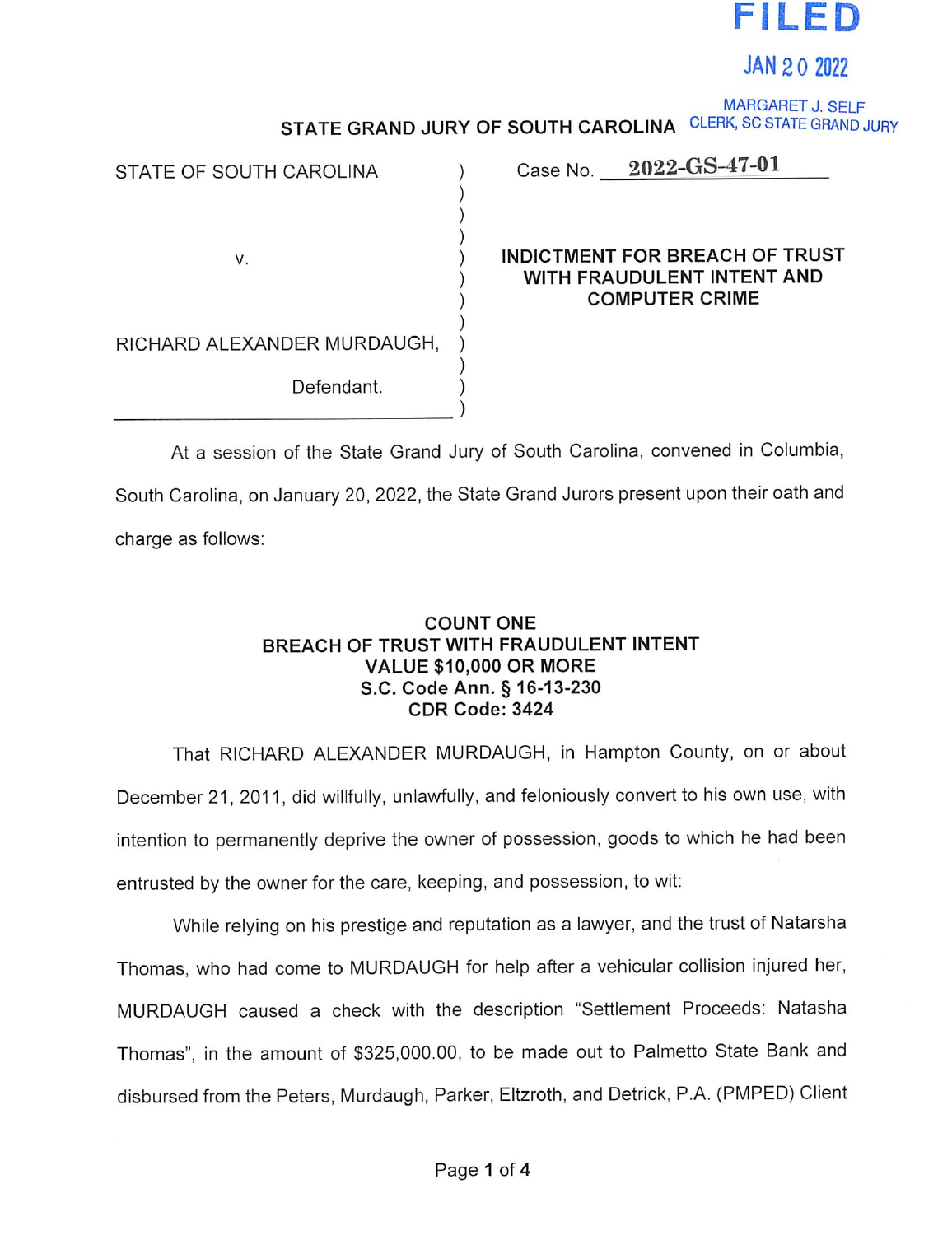Trust Account. MURDAUGH then used the \$325,000.00 trust account check- which was supposed to be compensation to Thomas for her injuries - to purchase a money order payable to <sup>a</sup> family member. Instead of compensating Thomas, MURDAUGH breached Thomas' trust and converted the money to his personal use.

All in violation of section 16-13-230 of the South Carolina Code of Laws, and such conduct involving <sup>a</sup> violation of the South Carolina Anti-Money Laundering Act, or <sup>a</sup> crime related to <sup>a</sup> violation of the Anti-Money Laundering Act, and such conduct also involving <sup>a</sup> crime involving computer crimes, or <sup>a</sup> conspiracy or solicitation to commit <sup>a</sup> crime involving computer crimes, and such conduct having not been authorized by law.

Against the peace and dignity of this State and contrary to the law in such case made and provided.

## COUNT TWO BREACH OF TRUST WITH FRAUDULENT INTENT VALUE \$10,000 OR MORE S.C. Code Ann. § 16-13-230 CDR Code: 3424

That RICHARD ALEXANDER MURDAUGH, in Hampton County, on or about August 29, 2012, did willfully, unlawfully, and feloniously convert to his own use, with intention to permanently deprive the owner of possession, goods to which he had been entrusted by the owner for the care, keeping, and possession, to wit:

While relying on his prestige and reputation as <sup>a</sup> lawyer, and the trust of Natarsha Thomas, who had come to MURDAUGH for help after <sup>a</sup> vehicular collision injured her, MURDAUGH caused <sup>a</sup> check with the description "Settlement Proceeds - Natasha Thomas", in the amount of \$25,245.08, to be made out to Palmetto State Bank and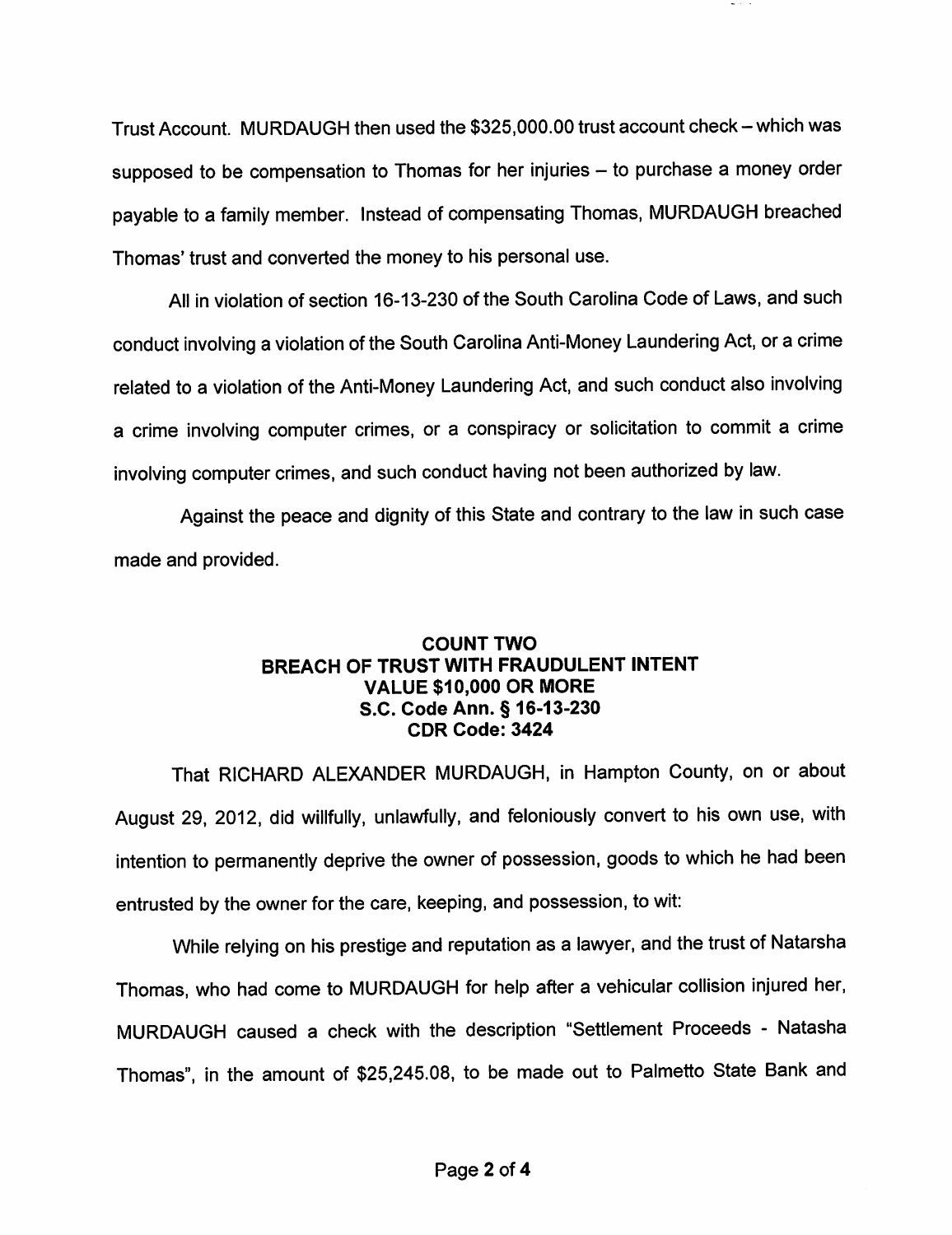disbursed from the Peters, Murdaugh, Parker, Eltzroth, and Detrick, P.A. (PMPED) Client Trust Account. MURDAUGH then used the \$25,245.08 trust account check - which was supposed to be compensation to Thomas for her injuries – to purchase money orders also payable to Palmetto State Bank, and to otherwise obtain cash. Instead of compensating Thomas, MURDAUGH breached Thomas' trust and converted the money to his personal use.

All in violation of section 16-13-230 of the South Carolina Code of Laws, and such conduct involving <sup>a</sup> violation of the South Carolina Anti-Money Laundering Act, or <sup>a</sup> crime related to <sup>a</sup> violation of the Anti-Money Laundering Act, and such conduct also involving <sup>a</sup> crime involving computer crimes, or <sup>a</sup> conspiracy or solicitation to commit <sup>a</sup> crime involving computer crimes, and such conduct having not been authorized by law.

Against the peace and dignity of this State and contrary to the law in such case made and provided.

## COUNT THREE COMPUTER CRIME VALUE MORE THAN \$10,000 S.C. Code Ann. § 16-16-20 CDR Code: 3110

That RICHARD ALEXANDER MURDAUGH, in Hampton County, between on or about December 21, 2011, and on or about September 4, 2012, did wilfully, knowingly, maliciously, and without authorization and for an unauthorized purpose, directly or indirectly access or cause to be accessed <sup>a</sup> computer, computer system, or computer network for the purpose of: devising or executing <sup>a</sup> scheme or artifice to defraud; obtaining money, property, or services by means of false or fraudulent pretenses, representations,